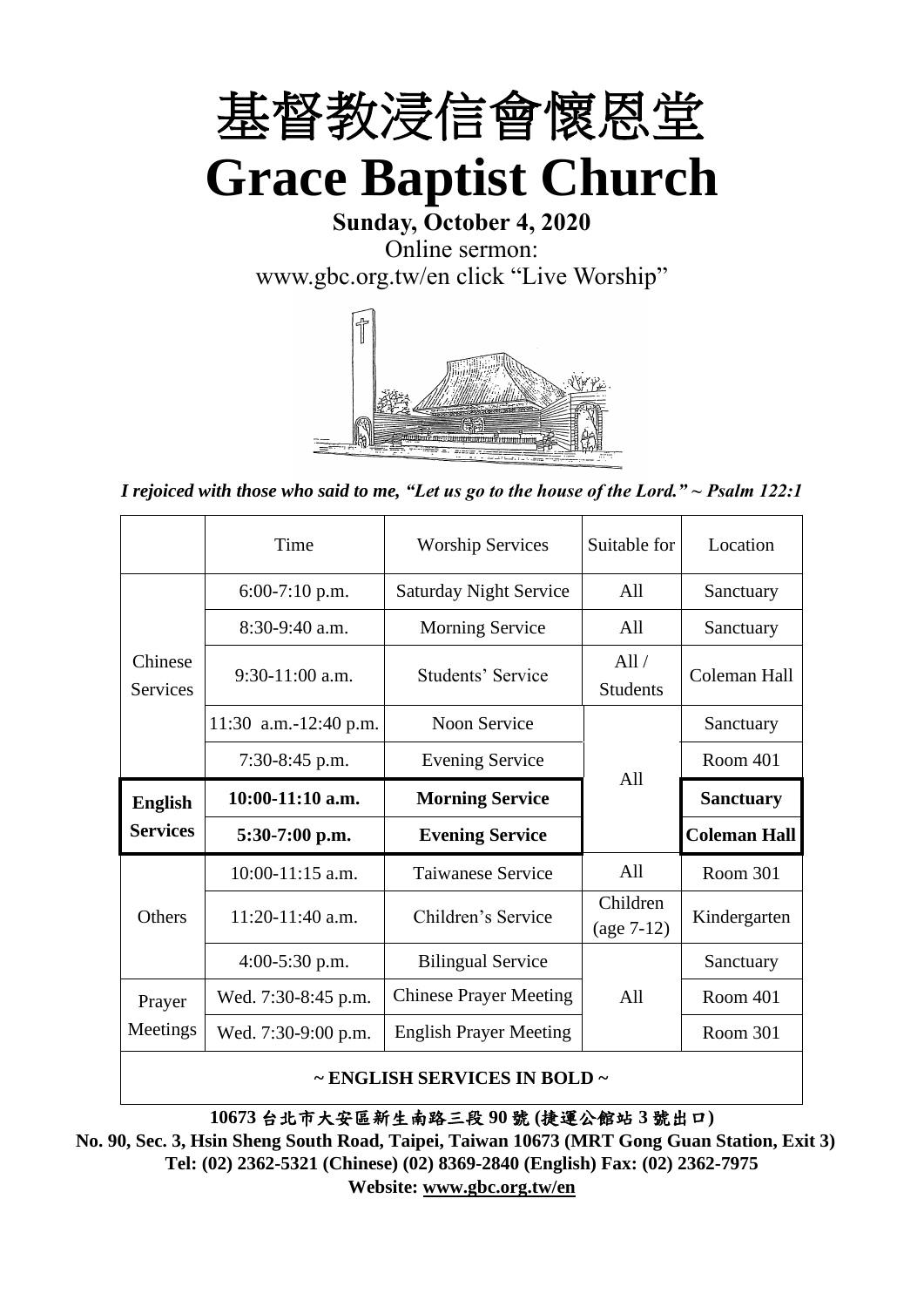#### **Welcome to Grace Baptist Church English Congregation. Thank you for choosing to worship with us and celebrate the glory of our Lord.**

|                                                                                                                                                                                     |                                    | Morning Worship Service - 10:00 a.m.<br>Sunday, October 4, 2020 (Sanctuary)                                               |                                                                                                    |
|-------------------------------------------------------------------------------------------------------------------------------------------------------------------------------------|------------------------------------|---------------------------------------------------------------------------------------------------------------------------|----------------------------------------------------------------------------------------------------|
| Prelude<br>Greeting/Prayer<br>Worship through Music<br>Pastoral Prayer<br>Worship through Music<br><b>Offertory Prayer</b><br>Doxology<br>Lord's Supper<br><b>Missions Offering</b> | Tithes and Offerings/Special Music | "In Christ Alone"<br>"10,000 Reasons"<br>"Love So High"<br>"Adagio"                                                       | Catherine Liu<br>Anne Tan<br><b>Pastor Nick Brideson</b><br>Anne Tan<br>Paul Han<br>Handbell Choir |
| Pray for Our Church<br><b>Scripture Reading</b><br>Message<br><b>Response Song</b><br><b>Benediction</b><br>Welcome<br><b>Closing Song</b>                                          |                                    | 2 Samuel 11:1-5<br><b>Honoring Marriage</b><br>"Take My Life and Let It Be Consecrated" -#277<br>"As the Lord Is with Us" | Minister Priscilla Liao<br><b>Pastor Nick Brideson</b><br>Anne Tan                                 |
| Postlude                                                                                                                                                                            |                                    |                                                                                                                           | Catherine Liu                                                                                      |
| Wear a mask<br>before entering<br>the Cry Room.                                                                                                                                     |                                    | Nursery care is available in the "Cry Room" at the back of<br>the Sanctuary during the Morning Worship Service.           |                                                                                                    |
|                                                                                                                                                                                     |                                    | Evening Worship Service – 5:30 p.m.<br>Sunday, October 4, 2020 (Coleman Hall)                                             |                                                                                                    |
| Prelude<br>Prayer                                                                                                                                                                   |                                    |                                                                                                                           | Praise Tan<br>Minister Kevin Wang, Leader                                                          |
| Worship through Music<br>Greeting<br>Pastoral Prayer                                                                                                                                |                                    | "Christ Our Hope in Life and Death"                                                                                       | Minister Priscilla Liao<br><b>Pastor Nick Brideson</b>                                             |
| Worship through Music                                                                                                                                                               |                                    | "Blessed Assurance"<br>"I Will Offer up My Life"<br>"Speak O Lord"                                                        | Minister Kevin Wang, Leader                                                                        |
| <b>Offertory Prayer</b><br>Tithes and Offerings<br>Lord's Supper<br><b>Missions Offering</b>                                                                                        |                                    |                                                                                                                           | <b>Cesar Gonzalez</b>                                                                              |
| Pray for Our Church                                                                                                                                                                 |                                    |                                                                                                                           | Minister Priscilla Liao                                                                            |
| <b>Scripture Reading</b><br>Message<br><b>Response Song</b><br><b>Closing Prayer</b><br>Welcome                                                                                     |                                    | 2 Samuel 11:1-5<br><b>Honoring Marriage</b><br>"Jesus, There's No One Like You"                                           | Pastor Nick Brideson                                                                               |
| <b>Closing Song</b>                                                                                                                                                                 |                                    |                                                                                                                           | "Christ Our Hope in Life and Death" Minister Kevin Wang, Leader                                    |

#### **Our Vision Is to Spread the Gospel**

To achieve this, we aim:

- ⚫ To become a house of prayer
- ⚫ Through prayer, to build the body of Christ
- ⚫ From the body, to do the work of mission in Taipei, Taiwan, and neighboring countries *"but you will receive power when the Holy Spirit has come upon you; and you shall be My witnesses both in Jerusalem, and in all Judea and Samaria, and even to the remotest part of the earth." -* Acts 1:8 (NASB)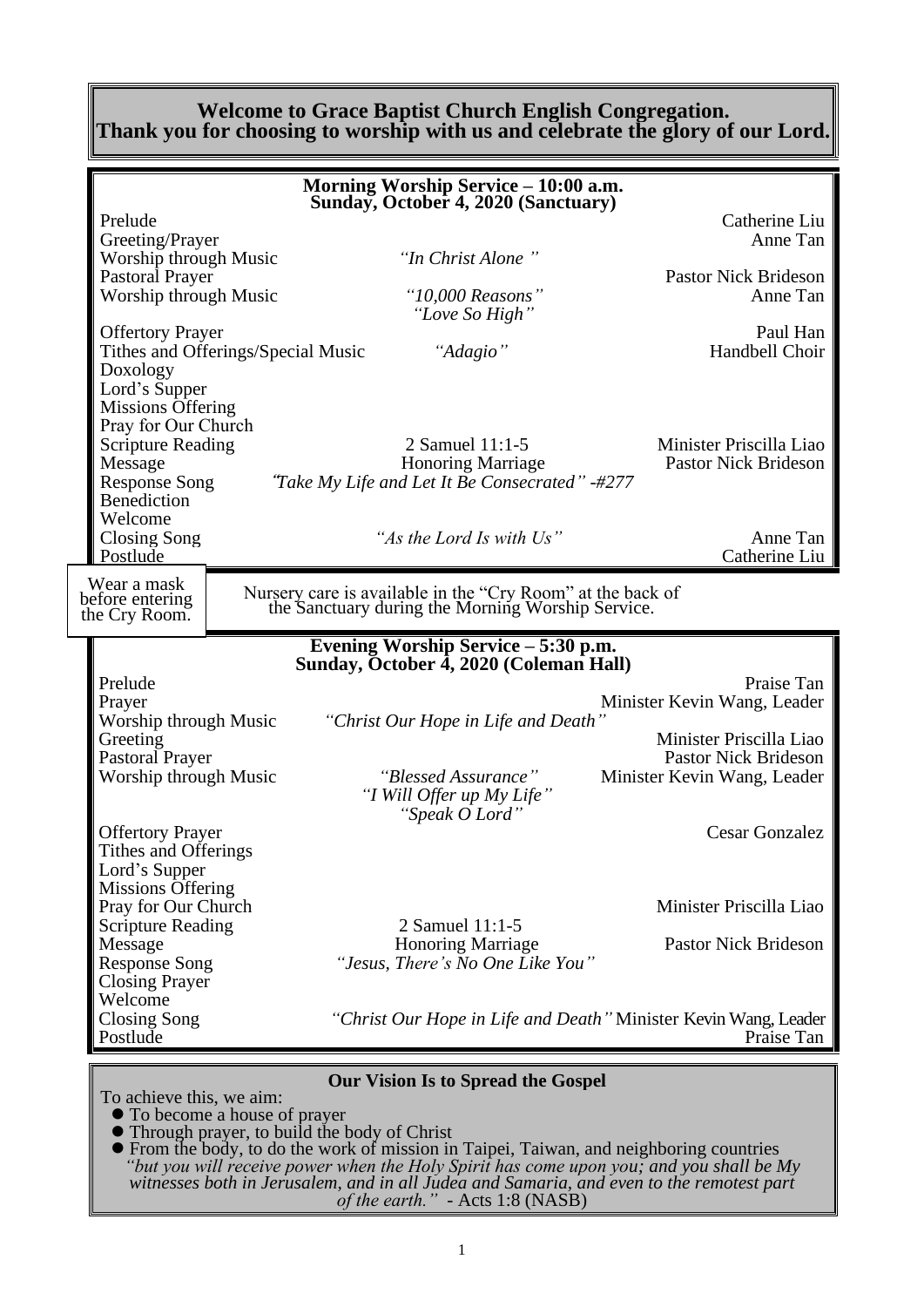### **Sermon Topic: Honoring Marriage Scripture: 2 Samuel 11:1-5**

**Speaker: Pastor Nick Brideson Corollary Corollary Corollary October 4, 2020** 

#### **Scripture: 2 Samuel 11:1-5 (NASB)**

<sup>1</sup> Then it happened in the spring, at the time when kings go out to battle, that David sent Joab and his servants with him and all Israel, and they destroyed the sons of Ammon and besieged Rabbah. But David stayed at Jerusalem.

<sup>2</sup> Now when evening came David arose from his bed and walked around on the roof of the king's house, and from the roof he saw a woman bathing; and the woman was very beautiful in appearance. <sup>3</sup> So David sent and inquired about the woman. And one said, "Is this not Bathsheba, the daughter of Eliam, the wife of Uriah the Hittite?"  $4$  David sent messengers and took her, and when she came to him, he lay with her; and when she had purified herself from her uncleanness, she returned to her house. <sup>5</sup> The woman conceived; and she sent and told David, and said, "I am pregnant."

**Notes:**



## **Sermon Next Sunday,** *October 11***:**

| <b>Speaker</b>      | <b>Topic</b>                                                                                                                             | <b>Bible Text</b> |  |  |
|---------------------|------------------------------------------------------------------------------------------------------------------------------------------|-------------------|--|--|
| Minister Kevin Wang | Honoring All Relationships   Exodus 20; Psalm 37                                                                                         |                   |  |  |
|                     | Study the Bible text ahead and you will get more from the sermon.<br>You are welcome to join one of the Sunday classes listed on page 6. |                   |  |  |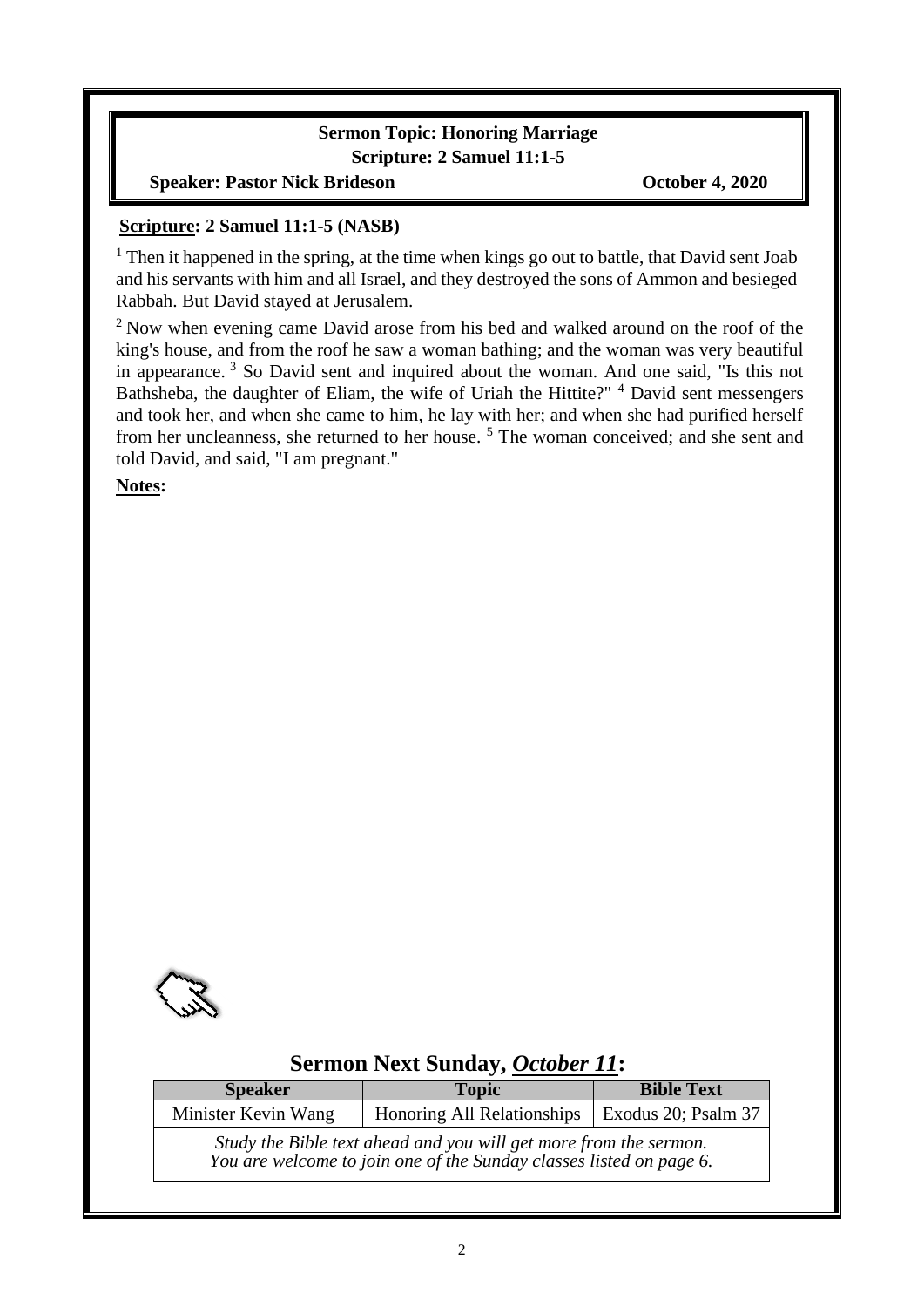### **Wednesday Night Prayer Meeting**

*"My house shall be called a house of prayer" (Matthew 21:13)*

Let us be a church of prayer. Come and pray with brothers and sisters in Christ 7:30 - 9:00 p.m. every Wednesday in Room 301. Go directly to the physical Prayer Meeting or email Minister Priscilla (priscilla@gbc.org.tw) for how to join the Zoom Prayer Meeting. Email prayer requests to Minister Priscilla.

Prayer Focus for this coming Wednesday: *Caring/Healing/Families*

### **Beginning the Christian Life**

If you or your family or friends would like know more about God, GBC English Congregation offers the following classes for non-Christians and new Christians. Please take the opportunity to make friends and learn by joining one of the classes. (Go to the class directly; no registration is required.)

#### **Alpha Course**

Alpha Course is especially suited for non-Christians, but anyone who wants to know more about Christianity is welcome to attend. It meets from 11:30 a.m. in the Calvary Room. (Take the stairs by the front desk, 2.5th floor.)

Please invite your non-Christian friends and family members to the class and talk about the meaning of life. *Class is cancelled today. Please join from next Sunday.*

#### **Christianity 101**

Christianity 101 (10 classes) prepares participants for baptism by introducing them to the basics of Christianity. Candidates for baptism must complete this class before being baptized. It meets on Sundays from 11:30 a.m. to 12:30 p.m. in the Mount of Olives Room. (Take the stairs by the front desk, 2.5<sup>th</sup> floor.) *Class will is cancelled for two Sundays, today and next Sunday, October 11. Please join from October 18.* 

### **Women's Breakfast Group**



Meets monthly on every 2nd and 4<sup>th</sup> Saturdays:

 $\triangleright$  Physical meeting is on 2<sup>nd</sup> Saturday, with breakfast from 8:30 to 10:30 a.m. Next Physical Meeting is this Saturday, *October 10*

 $\triangleright$  Online Zoom meeting is on 4<sup>th</sup> Saturday

Women's Breakfast Group is a time for fellowship, sharing a meal (if on 2<sup>nd</sup>) Saturday) and sharing our lives. We sing worship to the Lord and delve into God's Word. It's a Bible Study for the busy woman. All ladies are welcome to join. If interested, please email the leader Johanna Vanderwerf through her email: joeym.vanderwerf@gmail.com.

### **COVID-19 Precautions**

- $\diamond$  Wearing a mask to cover the nose and mouth is required inside GBC. If you are not able to wear a mask, you are invited to join worship online.
- $\diamond$  Temperatures will be taken when you enter GBC. (Please enter through GBC front door. Back door is for *exit* only.) The gate from the coffee deck (next to the sushi restaurant) will be open for people leaving GBC immediately after the morning service.
- $\Diamond$  All meetings should keep an attendance record. The leader should keep the record for at least one month in case it is needed.  $\mathbb{I}$

----------------------------

- $\Diamond$  No buffet-style food in groups/meetings inside GBC. (Only lunch boxes or food in sealed packages. Drinks must be in individual containers.)
- $\Diamond$  Fill out the seating form when joining a worship service. (Family members can sit together and fill out one form with one seat number to include all members.)
- $\Diamond$  Take your bulletin home or put it in boxes marked "Bulletin RECYLE".
- $\Diamond$  No one should attend GBC who has been out of Taiwan in the last 2 weeks.
- $\Diamond$  See a doctor if you have a fever and cough.
- The government asks ALL people to NOT travel overseas. ALL people who arrive in Taiwan from overseas MUST selfquarantine for 14 days. During your quarantine, GBC welcomes you to join our worship via the Internet.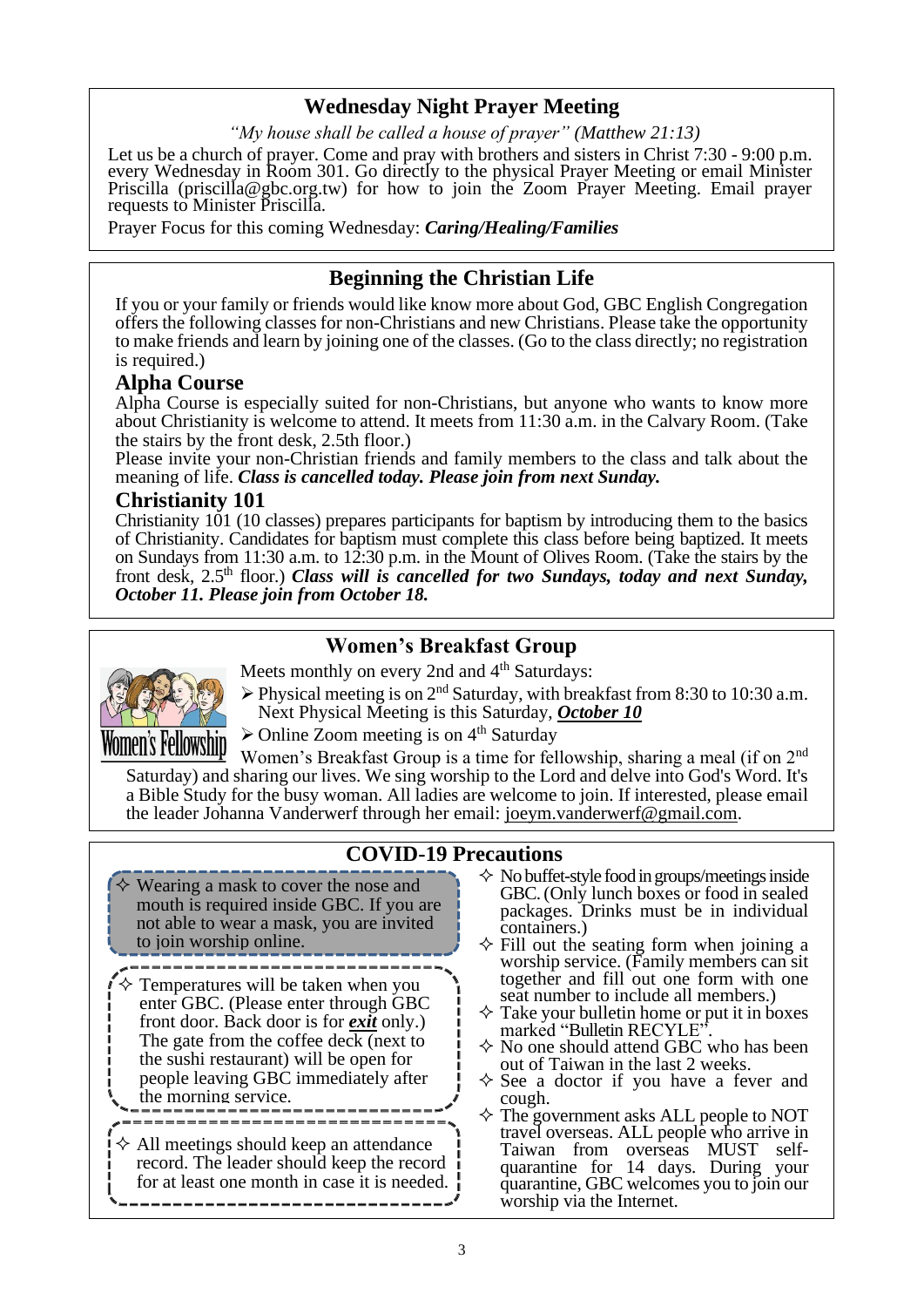# **NTU English Conversation Group Starts** *October 16*



The NTU English Conversation Group was closed due to COVID-19 but will restart on October 16. The group meets every Friday afternoon at 12:20 p.m. on the NTU campus Electrical Engineering Building 2, Room 102 during the school year. It is open to all students, regardless of religion and background.

We have lunch together (GBC provided) and watch movies in English (which are divided into parts and shown over several weeks). We then break into small groups for discussion about the movie or other relevant topics. The group is a great place to make friends and have great discussion in English. For more information, please contact Roy at: [roytreur@gmail.com.](mailto:roytreur@gmail.com)

Free Flu Shots / Colon, Oral & Cervical Cancer Screening **Date/Time/Location:** 10:00 a.m. ~ 1:00 p.m.; Sunday, October 11; Near GBC front deck. Please bring your Insurance Card or ID if you meet the following requirements: **FLU SHOT** 

### A. **Flu shots:**

- 1. Over 50 years old 2. Persons with chronic disease OR with BMI of 30 or higher
- 3. People who work in hospitals, medical/dental clinics, nursing homes, daycare centers
- 4. People who working in childcare or in nursing homes
- 5. People with rare disease, major debilitating disease (cancer, on dialysis, stroke patients, etc.)
- 6. Pregnant women or parents of children under 6 months of age
- 7. Children under 6 months of age

B. **Colon cancer screening:** Age 50 to 75 and has not been screened in 2019 or 2020

- C. **Oral cancer screening:** Over 30 years old/smoker/betel nut chewer and has not been screened in 2019 or 2020
- D. **Cervical cancer:** Femle over 30 years old, has had sex, and has not been screened 2020 (conducted by a female doctor)

### **Friday Night Concert:** *Beautiful Year 1930 ~ The Chen Hsin Ying Solo*

**Time/ Date/Place:** 7:30 p.m. on October 9 in GBC

Sanctuary

This is an excellent opportunity to invite nonbelieving friends to church. The introduction will be in Chinese. Admission is free!



### **Scholarships and Grants (High-School and above)**

High school, college/university, post-graduate and seminary students can apply for GBC Scholarships and Grants. Application deadline is *October 15.*

Details and application forms are available at the front desk.



## **Health Seminar (in Chinese)**

**Time/Date:** 2:00 - 4:00 p.m. on Saturday, October 17

**Topic:** *Hold Your Muscles – Doing Smart Exercise to Prevent Joint Problems* **Speaker:** Li Xiaojue, Physiotherapist

**Education of the Speaker:** Double Bachelors in Kaohsiung Medical University Department of Sports & Medicine; Department of Physiotherapy

**Current position:** Physiotherapist at BinGe Physiotherapy Clinic; Jenny's Pilates Physical Fitness Academy Pilates trainer

**Remarks:** Please bring along a thermos and a towel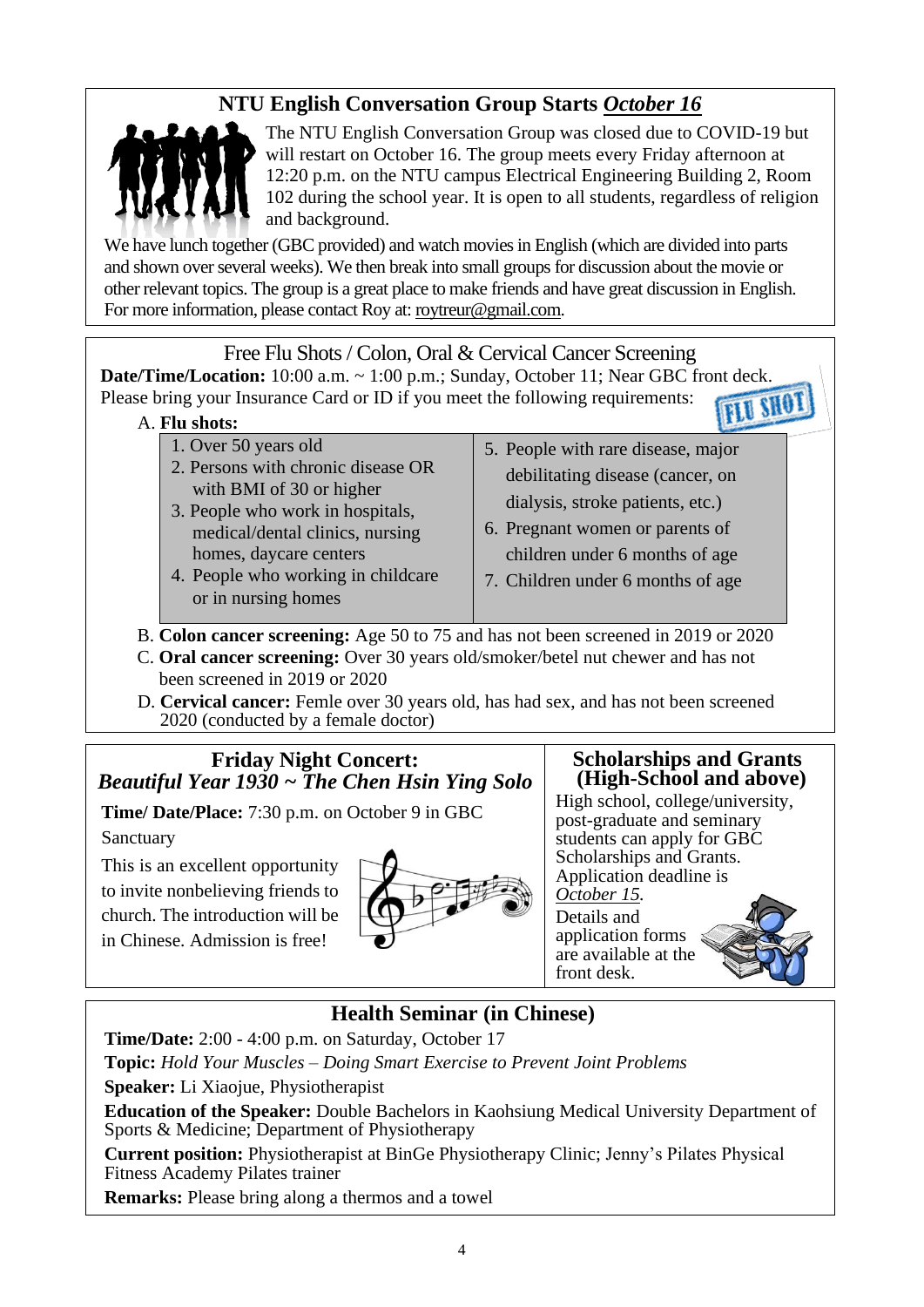### **Mabuhay Fellowship**



Today, October 4, at 2 p.m. in Basement Room B05, the Mabuhay Fellowship will have a prayer fellowship. All Tagalog speakers are welcome.

The Mabuhay Fellowship comprises Filipinos aiming to share God's love and light through worship, prayer, Bible study, fellowship, gospel sharing, ministry, and more.

### **Young Adults Fellowship: Next meeting** *October 17*

Young Adults Fellowship is for young adults from the age of 20-35 to study God's Word and grow together. It meets *1 st and 3 rd Saturdays from 4:30 p.m. to 6:00 p.m.* in WanFu 22 (next to GBC building).

Please join the Fellowship directly Contact Minister Kevin

Wang at kevin@gbc.org.tw if you need more information.



- **Parenting Group:** GBC Parenting Group welcomes parents (including single parents) with kids of any age to join. We study various principles about parenting as well as enjoying fellowship with each other. The group meets at 11:30 a.m. on 2nd and 4th Sundays in Room 402. If you have any questions, please email Rod Syverson at: rod\_syverson@hotmail.com.
- Bible Studies for Life Class in Bahasa: This class meets from 11:30 a.m. in Room B03. People coming from all nationalities who speak Bahasa are welcome. Please go to the class directly if you are interested in joining. Questions? Please contact the leader, Maria Sagita, at sagitamaria@gmail.com.

| <b>English Congregation Leaders</b>                                                                                                                                                                                                                                                                                                                                           |                                                                                                                                                                                                                                                                                                                                                                                                                                                                         |                                                                                                                                                                                                                                                                                                                                                                                                                                                 |                                                                                                                                                                                                                                                                                                                                                                                                  |                                                                                                                                                                                                                                                                                               |
|-------------------------------------------------------------------------------------------------------------------------------------------------------------------------------------------------------------------------------------------------------------------------------------------------------------------------------------------------------------------------------|-------------------------------------------------------------------------------------------------------------------------------------------------------------------------------------------------------------------------------------------------------------------------------------------------------------------------------------------------------------------------------------------------------------------------------------------------------------------------|-------------------------------------------------------------------------------------------------------------------------------------------------------------------------------------------------------------------------------------------------------------------------------------------------------------------------------------------------------------------------------------------------------------------------------------------------|--------------------------------------------------------------------------------------------------------------------------------------------------------------------------------------------------------------------------------------------------------------------------------------------------------------------------------------------------------------------------------------------------|-----------------------------------------------------------------------------------------------------------------------------------------------------------------------------------------------------------------------------------------------------------------------------------------------|
|                                                                                                                                                                                                                                                                                                                                                                               |                                                                                                                                                                                                                                                                                                                                                                                                                                                                         | English Pastor: Nick Brideson                                                                                                                                                                                                                                                                                                                                                                                                                   |                                                                                                                                                                                                                                                                                                                                                                                                  |                                                                                                                                                                                                                                                                                               |
| Minister Priscilla Liao<br><b>Pastor Nick Brideson</b>                                                                                                                                                                                                                                                                                                                        |                                                                                                                                                                                                                                                                                                                                                                                                                                                                         | Minister Kevin Wang                                                                                                                                                                                                                                                                                                                                                                                                                             |                                                                                                                                                                                                                                                                                                                                                                                                  |                                                                                                                                                                                                                                                                                               |
| <b>Adult Education</b><br>/Mission                                                                                                                                                                                                                                                                                                                                            | AM Worship                                                                                                                                                                                                                                                                                                                                                                                                                                                              | Children's<br>Education/Caring                                                                                                                                                                                                                                                                                                                                                                                                                  | PM Worship                                                                                                                                                                                                                                                                                                                                                                                       | Youth/Fellowship                                                                                                                                                                                                                                                                              |
| <b>Adult Education</b><br>Nick Brideson<br>nick@gbc.org.tw<br><b>Foreign Mission:</b><br><b>Medical/Dental Team</b><br>Armand Lim<br>rmanlim@yahoo.com<br><b>VBS</b> Team<br>Priscilla Liao<br>priscilla@gbc.org.tw<br><b>Taiwan Mission:</b><br><b>TaiTung Team</b><br>Cherrie Gow Lim<br>cvgow@yahoo.com<br><b>Orphanage Ministry</b><br>Julie Chen<br>yuling0914@gmail.com | <b>Morning Music</b><br>Cherrie Gow Lim<br>cvgow@yahoo.com<br><b>Morning Greeters</b><br>Chien Ferng<br>cferng@gmail.com<br><b>Adult Choir</b><br><b>Hand Bell Choir</b><br>Juliet Jao<br>lenyinjao@gmail.com<br><b>Hallel Singers</b><br>Cherrie Gow Lim<br>cvgow@yahoo.com<br><b>Morning Fellowship Tea</b><br>Yuri Shih<br>yuchen phone@hotmail.com priscilla@gbc.org.tw<br><b>Morning Multimedia</b><br>Vicky Lin<br>gbcmorningmedia@gmail.com lou.amanda@gmail.com | <b>Cryroom Children's</b><br><b>Care Ministry</b><br>Abby Tu<br>abbbytu@gmail.com<br><b>Preschool</b><br>Joanna Peng<br>Joanna1285@hotmail.com<br><b>AWANA Spark Group</b><br><b>Crystal Turner</b><br>elisayeh@yahoo.com<br><b>AWANA T&amp;T Group</b><br>Ming Lai<br>minglai88@gmail.com<br><b>Prayer Ministry</b><br>Priscilla Liao<br><b>Hospital Visitation</b><br>Amanda Lou<br><b>Small Groups</b><br>- Women<br>- General<br>- Ministry | <b>Evening Music Team</b><br>Alex Chen<br>gbceworshipteam@gmail.com Grant & Kirsten<br><b>Evening Greeters</b><br>Vicky Kuo<br>asiaglobe999@gmail.com<br><b>Evening Multimedia</b><br>Jusak Tandean<br>jtandean@yahoo.com<br><b>Evening Tea / Baptism</b><br><b>Celebration Fellowship</b><br>Michelle Cheng<br>yealincheng@yahoo.com<br><b>Baptism Support</b><br>Aline Kao<br>aline@gbc.org.tw | <b>Trinity Youth</b><br>(Grade 7 and above)<br><b>Burgess</b><br>grantburgess@live.co.za<br><b>Mabuhay Fellowship</b><br>Ava Zamora<br>avazam@yahoo.com<br><b>Young Adults</b><br>Fellowship<br>Kevin Wang<br>kavin@gbc.org.tw<br><b>Small Groups</b><br>- Youth<br>- Students<br>- Parenting |
| <b>Secretarial staff</b><br>SueJenny Hsu<br>suejenny@gbc.org.tw                                                                                                                                                                                                                                                                                                               | Stella Chen (part-time)<br>stella@gbc.org.tw                                                                                                                                                                                                                                                                                                                                                                                                                            | Deacon<br>Michael Huang<br>mhuang500@yahoo.com                                                                                                                                                                                                                                                                                                                                                                                                  |                                                                                                                                                                                                                                                                                                                                                                                                  | <b>Alternate Deacon</b><br>Armand Lim<br>rmanlim@yahoo.com                                                                                                                                                                                                                                    |

■ **Evergreen Bilingual Fellowship:** Evergreen Fellowship meets every Saturday night, from 6:00 to 8:00 p.m. in GBC. To join, please email: [wistlesliang@hotmail.com.](mailto:wistlesliang@hotmail.com)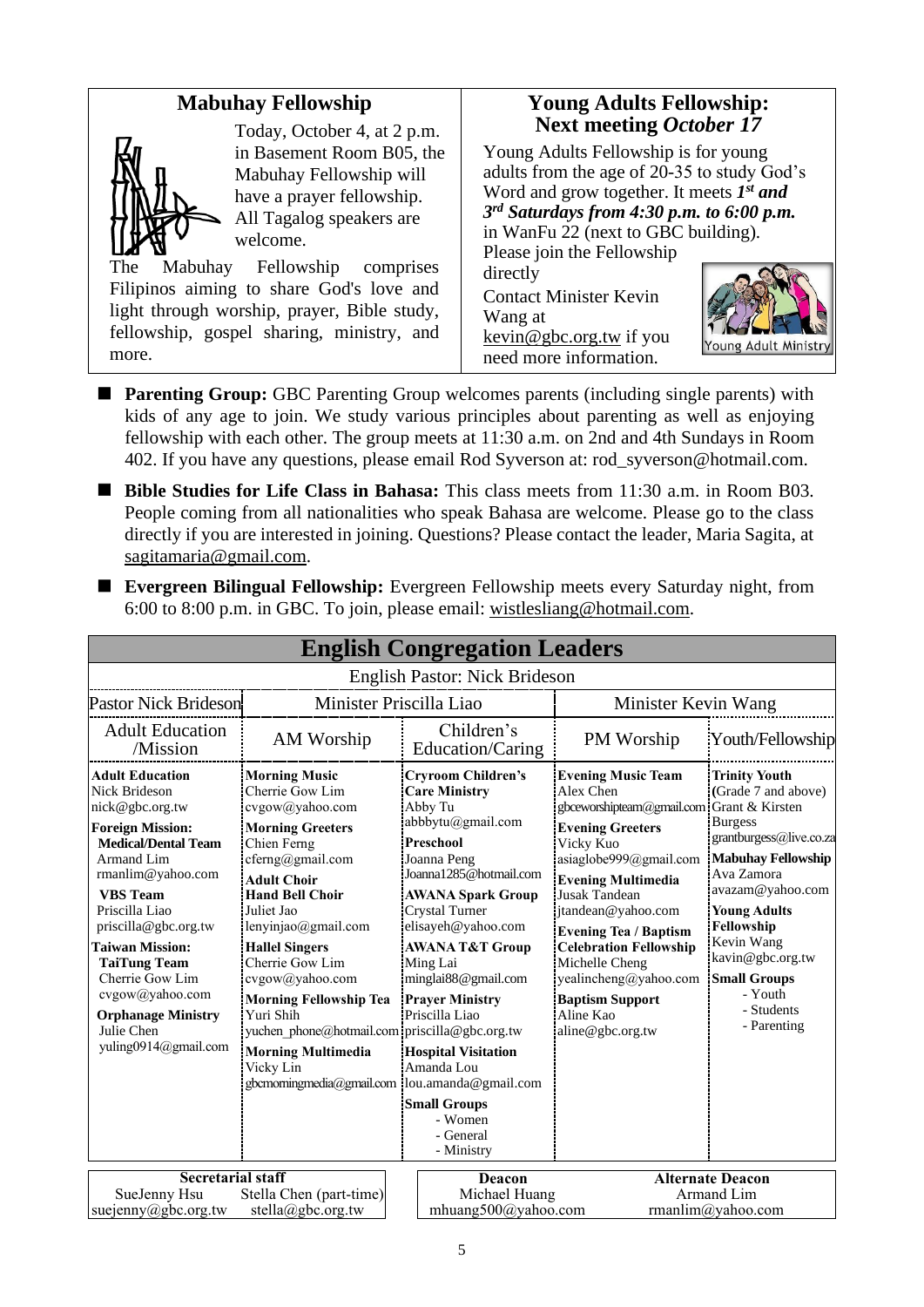**To go to either the Calvary or Mount of Olives rooms:** Take the he<br>ont  $\overline{\text{or}}$ 

| $\star\star$ Sunday School Information – Join a class directly $\star\star$ |                            |                                    |                                                            | $\mathbf{1}$<br>rooms: Take tl                        |
|-----------------------------------------------------------------------------|----------------------------|------------------------------------|------------------------------------------------------------|-------------------------------------------------------|
| <b>Class</b>                                                                |                            |                                    | Time & Room                                                | stairs by the fro<br>$\text{ desk}, \text{2.5th}$ flo |
| <b>Beginning Christian Life</b>                                             |                            |                                    |                                                            |                                                       |
| Alpha – New and non-Christians                                              | 11:30 a.m.                 | Calvary Room                       |                                                            | Cancelled<br>TODAY                                    |
| Christianity 101 - required for baptism                                     | $11:30$ a.m.               | <b>Mount of Olives</b>             |                                                            | Cancelled<br>TODAY                                    |
| <b>Maturing Christians</b>                                                  |                            |                                    |                                                            | and Oct 11                                            |
|                                                                             | 9:00 a.m.                  |                                    | Mount of Olives Room                                       |                                                       |
| <b>Bible Studies for Life</b>                                               | 11:30 a.m.                 | 5 classes:<br>Room B04<br>Room B05 | Room B03 - in Bahasa<br>WanFu 20 Room A<br>WanFu 20 Room C |                                                       |
|                                                                             | $2:30$ p.m.                | Room 306                           |                                                            |                                                       |
|                                                                             | $4:00$ p.m.                | On break                           |                                                            |                                                       |
| <b>Youth: Grade 7 and above</b>                                             |                            |                                    |                                                            |                                                       |
| <b>Bible Studies for Life</b>                                               | 11:30 a.m.                 |                                    | Room 405                                                   |                                                       |
| <b>Children</b>                                                             |                            |                                    |                                                            |                                                       |
| Nursery - Age 3 and under                                                   | $11:20$ a.m. $-12:50$ p.m. |                                    | Kindergarten                                               |                                                       |
| Preschool - Age 3 to 5                                                      | $11:40$ a.m. $-12:40$ p.m. |                                    | Room 403                                                   |                                                       |
| $AWANA$ - Kindergarten ( $\pm \text{ff}$ ) to Grade 6                       | 11:30 a.m. $-1:00$ p.m.    |                                    | Rooms 401 / 404                                            |                                                       |

| $\star \star$ Fellowships - Join a fellowship directly $\star \star$ |                                                |            |  |
|----------------------------------------------------------------------|------------------------------------------------|------------|--|
| <b>Fellowship</b><br><b>Location</b><br><b>Time</b>                  |                                                |            |  |
| Mabuhay                                                              | Sundays; $2:00 - 4:00$ p.m.                    | <b>B05</b> |  |
| Young Adults $(20 - 35 \text{ y.o.})$                                | $1st \& 3rd$ Saturdays; 4:30 p.m. to 6:00 p.m. | WanFu 22   |  |

| Small Groups – Contact the leader to join $\star\star$                                                            |                                       |                                                           |                                                               |  |
|-------------------------------------------------------------------------------------------------------------------|---------------------------------------|-----------------------------------------------------------|---------------------------------------------------------------|--|
| <b>Type</b>                                                                                                       | <b>Name</b>                           | Day/Time                                                  | <b>Contact Emails</b>                                         |  |
| <b>Students</b>                                                                                                   | <b>International Students Group</b>   | Friday<br>$7:30 - 9:00$ pm                                | WanFu 22A<br>cesaledro57@gmail.com                            |  |
| <b>Parenting</b>                                                                                                  | <b>Parenting Group</b>                | $2nd$ & 4 <sup>th</sup> Sunday<br>$11:30$ am $- 12:30$ pm | GBC Room 402<br>rod_syverson@hotmail.com                      |  |
| Women                                                                                                             | Women's Group                         | $2nd$ & 4 <sup>th</sup> Saturday<br>$8:30 - 10:30$ am     | Near GBC<br>joeym.vanderwerf@gmail.com                        |  |
|                                                                                                                   | Salt & Light                          | Sunday<br>$1:30 - 3:00$ pm                                | <b>GBC Mount of Olives Room</b><br>paulhan2908@gmail.com      |  |
|                                                                                                                   | <b>Bilingual Interpretation Group</b> | Sunday<br>$2:00 - 4:00$ pm                                | GBC Room 303<br>cfindler@yahoo.com                            |  |
|                                                                                                                   | Crown of Beauty                       | Saturday<br>$2:00 - 4:00$ pm                              | <b>GBC Mount of Olives Room</b><br>clemence $4261$ @gmail.com |  |
| <b>General</b>                                                                                                    | Thursday Night Bible<br>Study Group   | Thursday<br>$7:30 - 9:00$ pm                              | GBC Room 301<br>rod_syverson@hotmail.com                      |  |
|                                                                                                                   | NanGang Bible<br><b>Study Group</b>   | Friday<br>$7:00 - 9:30$ pm                                | NanGang<br>sagitamaria@gmail.com                              |  |
|                                                                                                                   | YungHe Bible Study Group              | Friday<br>$7:00-8:30$ pm                                  | YungHe<br>yedukondaluster@gmail.com                           |  |
|                                                                                                                   | HsinChu Bible Study Group             | Friday<br>$7:30 - 8:45$ pm                                | HsinChu<br>rmanlim@yahoo.com                                  |  |
| <b>Ministry</b>                                                                                                   | <b>Hospital Visitation Group</b>      | Thursday<br>$1:30 - 2:30$ pm                              | Near GBC<br>lou.amanda@gmail.com                              |  |
| If you are interested in starting a new group,<br>please contact Minister Priscilla Liao at priscilla@gbc.org.tw. |                                       |                                                           |                                                               |  |